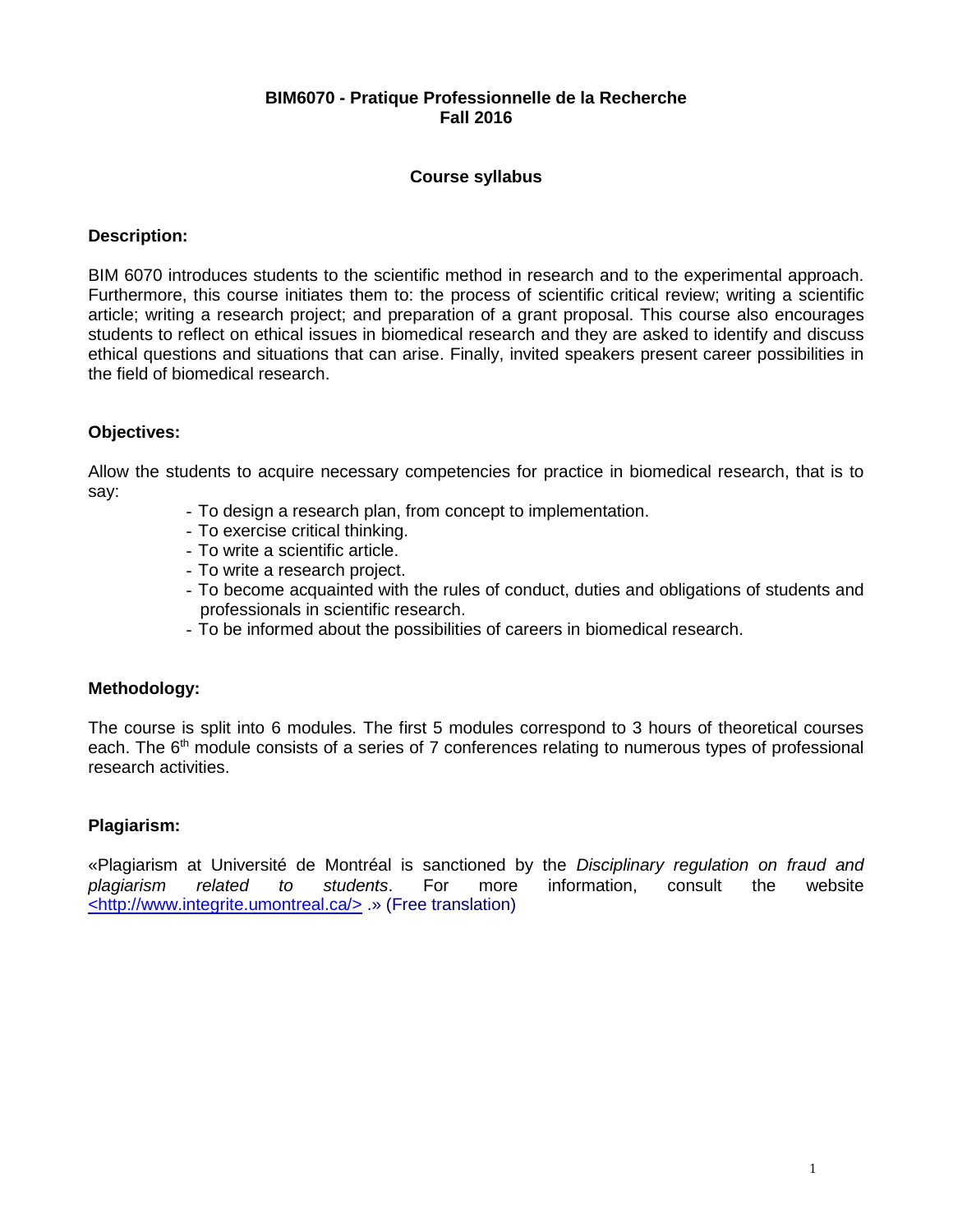## **Organization and content of the modules:**

## **Module 1**) **Introduction to research**

**Professor: [Jennifer Estall](mailto:jennifer.estall@ircm.qc.ca) Date: September 2**

### **Topics:**

- a. Role of students in research activities
- b. Scientific method and the importance of the hypotheses
- c. Experimental approach
- d. Keeping a Lab notebook
- e. Planning a simple experiment

**Assignment:** To elaborate a hypothesis and a simple research plan from scientific data (assignment to be done in class).

### **Module 2) scientific critical review**

### **Professor: Sébastien Carréno Date: September 9**

### **Topics:**

- a. Elements of scientific critical review
- b. Critical evaluation of your own results
- c. Critical evaluation of scientific articles
- d. Critical evaluation of grants proposals

**Assignment:** Participate in an evaluation committee of research projects written by students in the context of the course (refer to the section "Value, evaluation and schedule" below).

## **Module 3) Writing a scientific article**

### **Professor: David Hipfner Date: September 16**

### **Topics:**

- a. Wording of the main question
- b. Identification of readership
- c. Making a plan (« the story to tell »)
- c. Choice of the specialized journal to submit your article
- d. Format of the scientific article: Some important elements
- e. Importance of good illustrations
- f. Elaboration of conclusions and a pertinent discussion

**Assignment:** Write an abstract of a scientific article (refer to the section "Value, evaluation and schedule" below).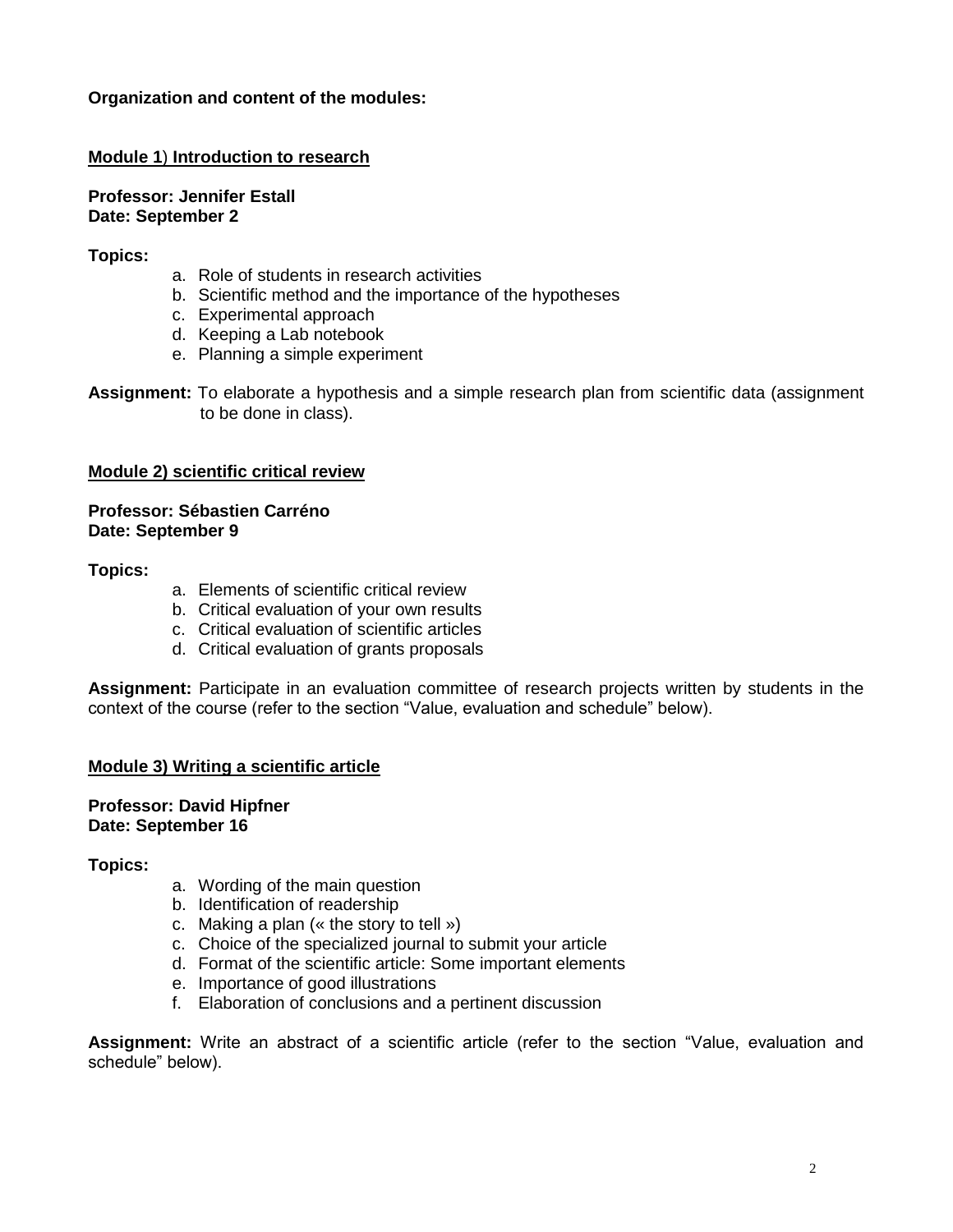# **Module 4**) **Elaboration of a research project and preparation of grant proposals**

### **Professor: El Bachir Affar Date: September 23**

## **Topics:**

- a. Overview on funding agencies and programs
- b. General considerations on writing a research proposal
- c. Literature review
- d. Writing a project (abstract, hypothesis(es), objectives, parts of the study, experimental design, conclusion)
- e. Evaluation criteria and mechanisms
- f. Classic pitfalls

**Assignment:** To prepare a research project (refer to the section "Value, evaluation and schedule" below).

### **Module 5) Ethics and good practices in research**

### **Professors: El Bachir Affar Date: September 30**

### **Topics:**

- a. Relevance and role of ethics in contemporary research
- b. Principle of ethics in research
- c. Cases analysis
- d. Communication of data to the scientific press and the public

## **Module 6) Careers in research**

## **(7 conferences)**

- A career in the academic research Sector
- Business creation
- Bringing technology to end-users : Scientific Sales and Marketing
- Granting agency
- Interface between Industry and Academia
- Non-profit organizations : patient advocacy and research funding
- Translational Science and Clinical Trials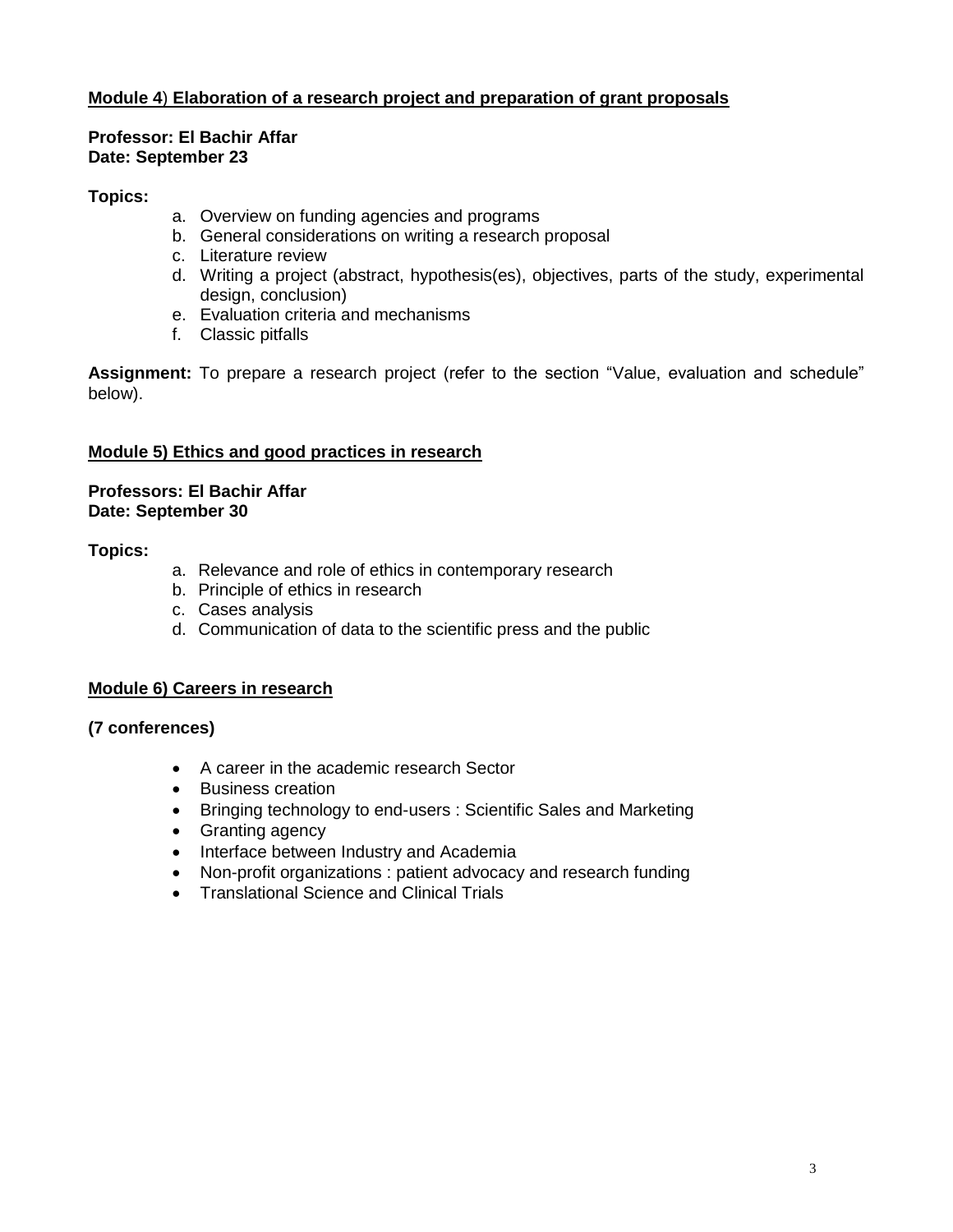## **Value, evaluation and schedule:**

## **A) Writing a scientific article: Writing a scientific article's abstract (Module 3)**

### **Value: 20% of the course grade**

#### **Evaluation:**

In this module, students will have an exam that consists of writing an abstract for a scientific article. In class, students will have 3 hours to read one article from which the abstract is eliminated and to write an abstract of ~300 words relating to this article.

#### **Schedule:**

**October 7:** IRCM, room 255

### **B) Elaboration of a research project and preparation of grant proposals (Module 4)**

Prepare a research project (10 pages with double spacing) related to the student's project, within the context of his/her Master or Doctorate. For structure, students must follow Module 4 recommendations.

#### **Value: 40% of the course grade**

#### **Evaluation:**

Correction of the research projects will be made on **20 points,** distributed as follows:

- Scientific abstract (**2 points**)
- Literature review (**4 points**)
- Hypotheses (**2 points**)
- Objectives (general and specific) of the research project (**2 points**)
- Parts of the study and experimental design (**8 points**)
- Conclusion (**2 points**)

A grade (reached by consensus) during the evaluation session (refer below) will also count for **20 points**.

### **Schedule:**

**October 26:** Delivery of the "Literature Review" section to the student's research supervisor for validation. An approval form for "Literature Review" section must be completed by the supervisor and sent to Pascale Le Thérizien by **November 2**.

**November 14**: Delivery of the completed project on Studium and to Pascale Le Thérizien (Academic Affairs, 3<sup>rd</sup> floor, office 3306-2, IRIC – pavilion Marcelle-Coutu). 2 points of your grade will be docked *per day* for late assignments.